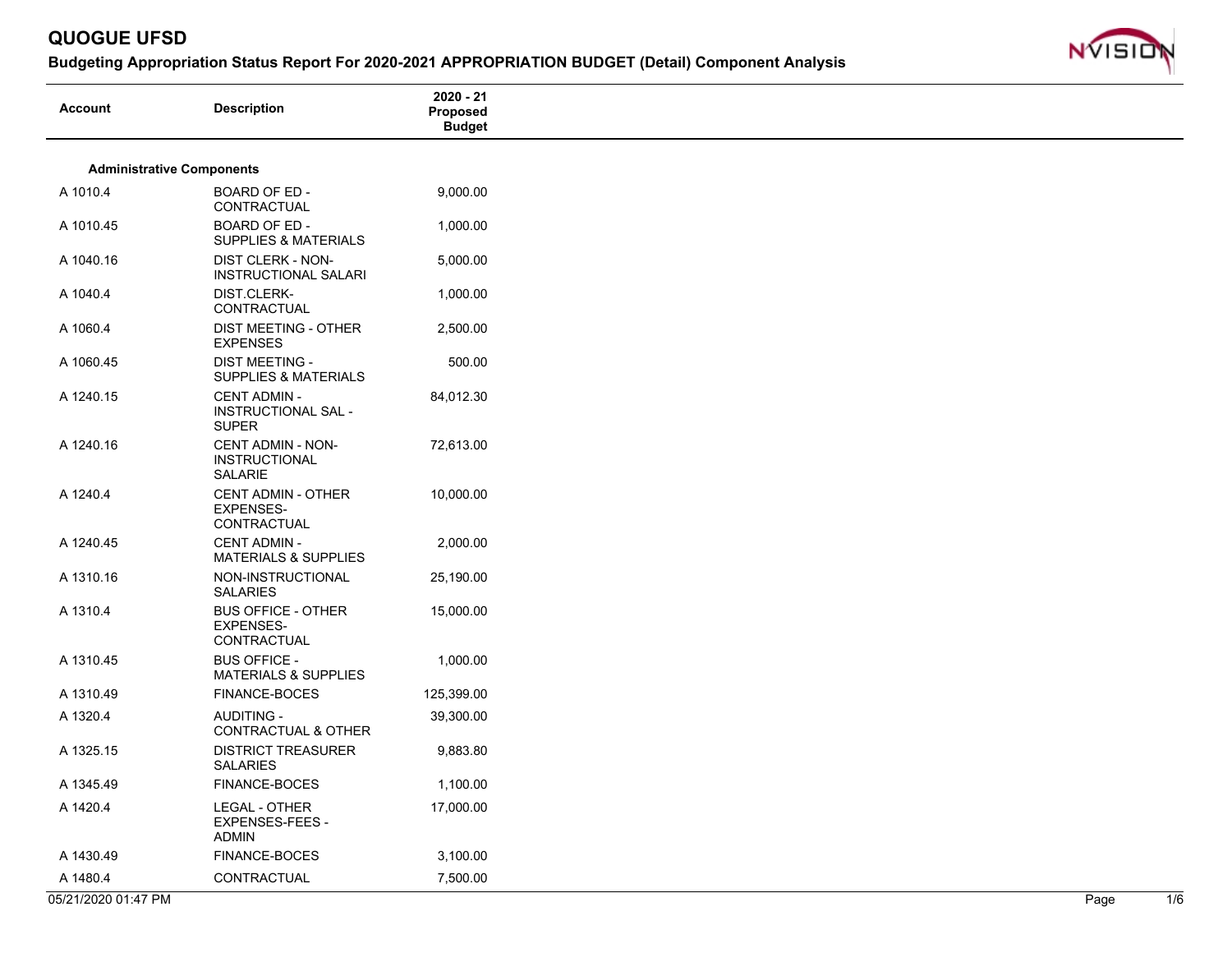

| <b>Account</b> | <b>Description</b>                                                  | 2020 - 21<br>Proposed<br><b>Budget</b> |
|----------------|---------------------------------------------------------------------|----------------------------------------|
| A 1480.49      | BOCES - Public<br>Information & Services                            | 10,650.00                              |
| A 1680.15      | DATA COORDINATOR                                                    | 106,299.90                             |
| A 1680.49      | DATA PROCESSING -<br><b>BOCES</b>                                   | 3,300.00                               |
| A 1910.4       | <b>SPECIAL ITEMS -</b><br><b>UNALLOCATED</b><br><b>INSURANCE</b>    | 40,000.00                              |
| A 1920.4       | SCHOOL ASSOC. DUES                                                  | 7,000.00                               |
| A 1981.49      | SPECIAL ITEMS - ADMIN.<br><b>CHARGE BOCES</b>                       | 111,206.00                             |
| $\mathbf{1}$   | <b>GENERAL SUPPORT</b><br>$***$                                     | 710,554.00                             |
| A 2010.49      | <b>CURRICULUM</b><br><b>DEVELOPMENT &amp;</b><br><b>SUPERVISION</b> | 11,500.00                              |
| A 2020.15      | INSTRUCTIONAL<br><b>SALARIES</b>                                    | 206,512.30                             |
| A 2020.4       | <b>INSTR.&amp; IMPROV.-</b><br>CONTRACTURAL                         | 1,500.00                               |
| A 2020.45      | INST. & IMPROV. - MAT. &<br>SUP.                                    | 3,000.00                               |
| $\mathbf{2}$   | ADMIN & IMPROVEMENT ***                                             | 222,512.30                             |
| A 9060.8       | EMP BEN - HEALTH<br><b>INSURANCE - ADMIN</b>                        | 263,211.00                             |
| 9              | <b>EMPLOYEE BENEFITS &amp; ***</b><br><b>INTERFUND TRANSFERS</b>    | 263,211.00                             |
|                | <b>Totals For Administrative Components:</b>                        | 1,196,277.30                           |
|                | <b>Capital Components</b>                                           |                                        |
| A 1620.15      | PLANT -<br>ADMINISTRATION                                           | 19,767.60                              |
| A 1620.16      | PLANT - NON-<br><b>INSTRUCTIONAL</b><br><b>SALARIES</b>             | 161,203.00                             |
| A 1620.165     | PLANT - NON-<br><b>INSTRUCTIONAL</b><br><b>OVERTIME</b>             | 5,500.00                               |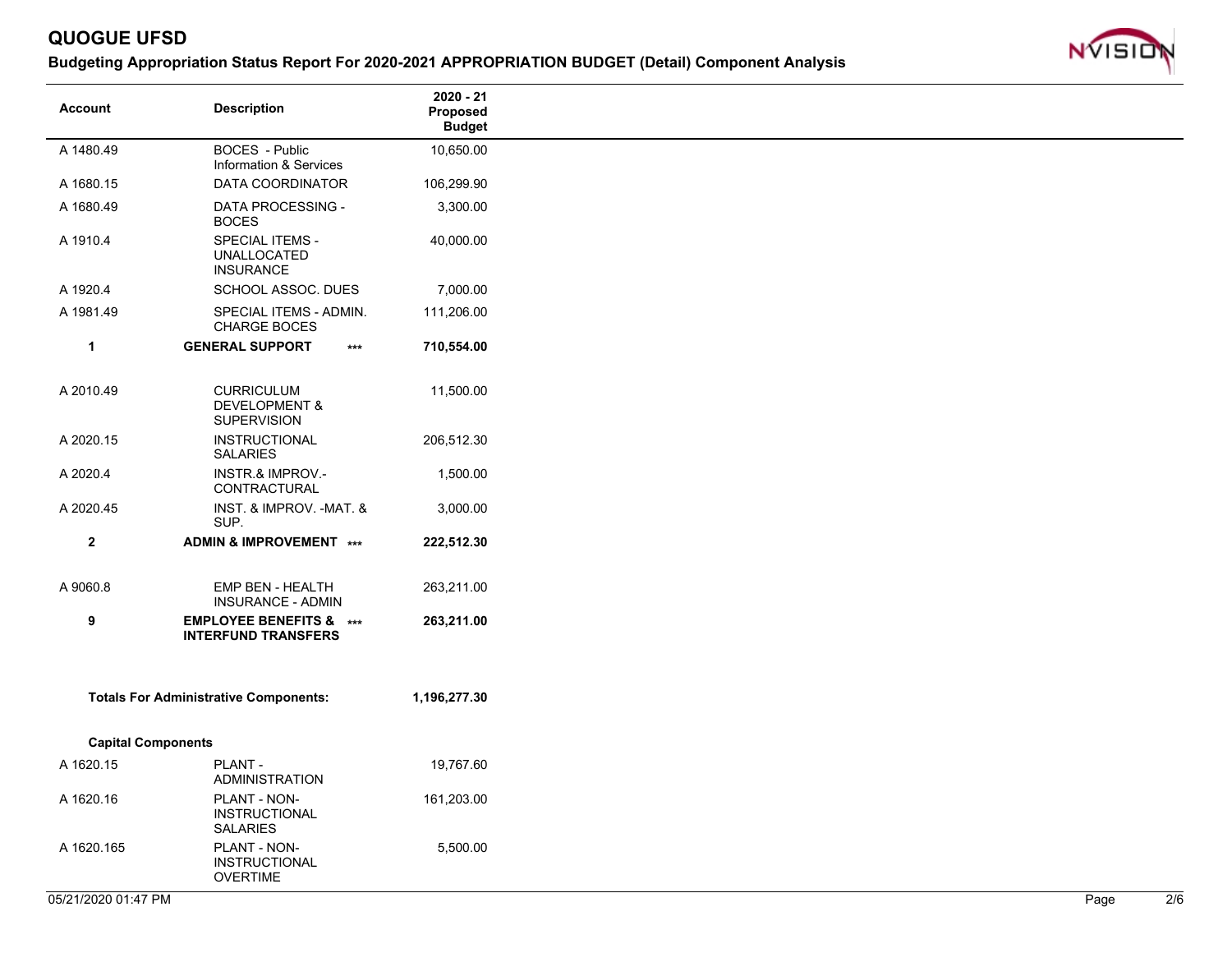

| <b>Account</b>            | <b>Description</b>                                               | 2020 - 21<br>Proposed<br><b>Budget</b> |
|---------------------------|------------------------------------------------------------------|----------------------------------------|
| A 1620.2                  | PLANT-EQUIPMENT                                                  | 10,000.00                              |
| A 1620.4                  | PLANT - OTHER<br><b>EXPENSES &amp;</b><br>CONTRACTURAL           | 77,000.00                              |
| A 1620.45                 | <b>PLANT - MATERIALS &amp;</b><br><b>SUPPLIES</b>                | 40,000.00                              |
| A 1621.16                 | MAINTENANCE - NON-<br><b>INSTRUCTIONAL</b><br><b>SALARIES</b>    | 38,480.00                              |
| A 1621.2                  | <b>MAINTENANCE -</b><br><b>EQUIPMENT</b>                         | 45,000.00                              |
| A 1621.4                  | <b>MAINTENANCE -</b><br>CONTRACTUAL                              | 50,000.00                              |
| A 1621.45                 | <b>MAINTENANCE -</b><br><b>MATERIALS &amp; SUPPLIES</b>          | 47,681.00                              |
| $\mathbf{1}$              | <b>GENERAL SUPPORT</b><br>$***$                                  | 494,631.60                             |
| A 9060.8                  | EMP BEN - HEALTH<br><b>INSURANCE - CAP</b>                       | 116,202.00                             |
| A 9950.9                  | <b>INTERFUND TRANSFER -</b><br><b>CAPITAL FUNDS</b>              | 20,000.00                              |
| 9                         | <b>EMPLOYEE BENEFITS &amp; ***</b><br><b>INTERFUND TRANSFERS</b> | 136,202.00                             |
|                           | <b>Totals For Capital Components:</b>                            | 630,833.60                             |
| <b>Program Components</b> |                                                                  |                                        |
| A 1420.4                  | LEGAL - OTHER<br><b>EXPENSES-FEES -</b><br><b>PROGRAM</b>        | 17,000.00                              |
| 1                         | <b>GENERAL SUPPORT</b><br>$***$                                  | 17,000.00                              |
| A 2110.10                 | TEACHING - INSTR.<br>SALARIES - PRE K                            | 140,387.00                             |
| A 2110.12                 | TEACHING - INSTR<br>SALARIES - K-6                               | 1,444,238.00                           |
| A 2110.125                | <b>TEACHING</b><br><b>CHAPERONES</b>                             | 6,000.00                               |
| A 2110.135                | TEACHING ASSISTANTS -<br><b>SALARIES</b>                         | 251,954.29                             |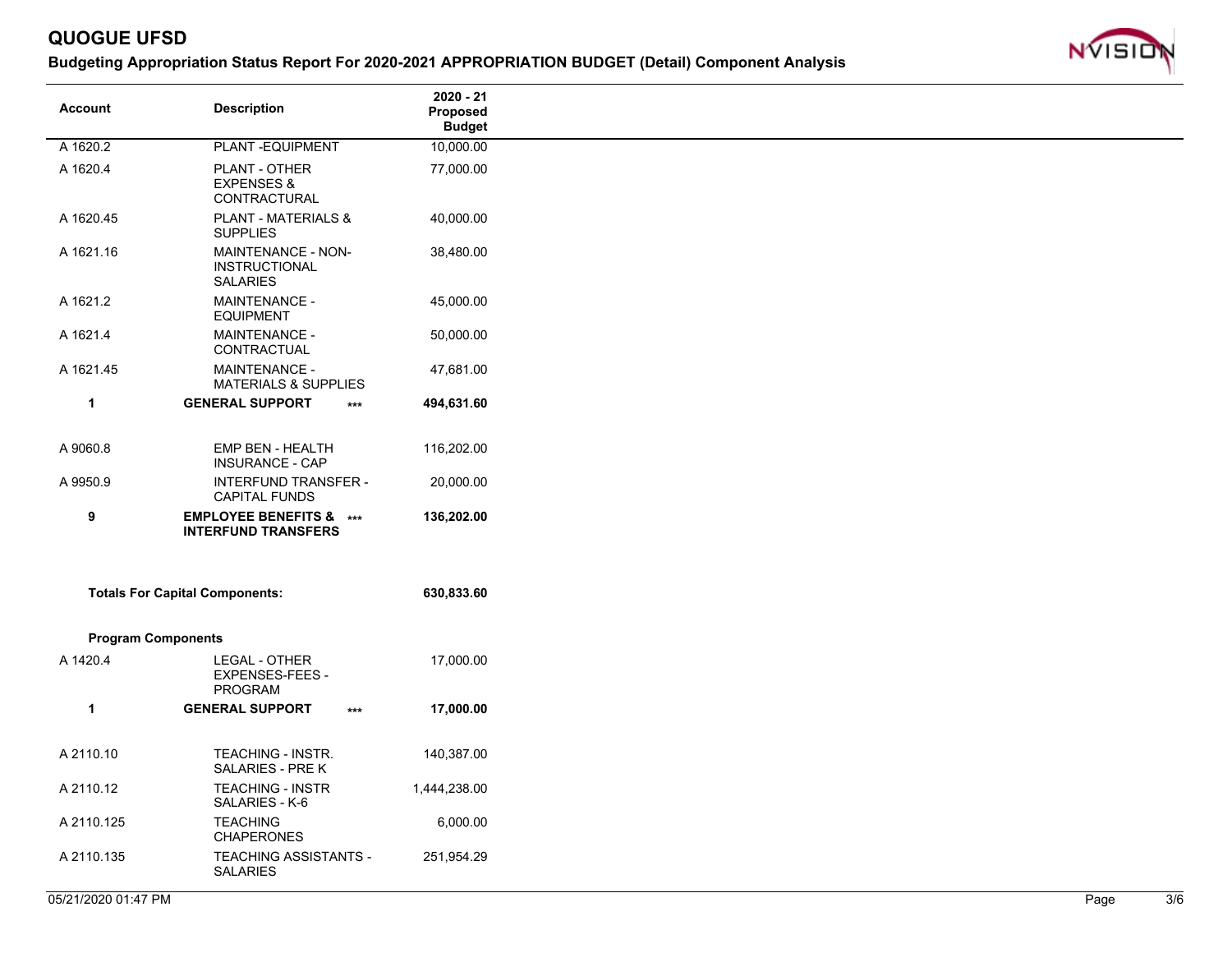

| <b>Account</b>      | <b>Description</b>                                             | 2020 - 21<br>Proposed<br><b>Budget</b> |
|---------------------|----------------------------------------------------------------|----------------------------------------|
| A 2110.14           | <b>TEACHING - SALARIES-</b><br><b>SUBSTITUTES</b>              | 30,000.00                              |
| A 2110.2            | <b>TEACHING - EQUIPMENT</b>                                    | 10,000.00                              |
| A 2110.4            | TEACHING - OTHER EXP<br>& CONTRACTUAL                          | 25,000.00                              |
| A 2110.45           | <b>TEACHING - MATERIAL &amp;</b><br><b>SUPPLIES</b>            | 25,000.00                              |
| A 2110.47           | <b>TEACHING - TUITION</b>                                      | 1,476,516.00                           |
| A 2110.48           | TEACHING - TEXTBOOKS                                           | 10,000.00                              |
| A 2110.49           | <b>TEACHING - BOCES</b><br><b>SERVICES</b>                     | 2,000.00                               |
| A 2250.15           | <b>SPECIAL</b><br>APPORTIONMENT - INST.<br>SALARY              | 745,560.71                             |
| A 2250.4            | <b>SPECIAL</b><br>APPORTIONMENT -<br>CONTRACTUAL               | 70,000.00                              |
| A 2250.45           | <b>SPECIAL</b><br>APPORTIONMENT-MAT.<br>& SUP.                 | 3,000.00                               |
| A 2250.47           | <b>SPECIAL</b><br>APPORTIONMENT-<br><b>TUITION</b>             | 435,890.00                             |
| A 2250.472          | <b>SPECIAL</b><br>APPORTIONMENT<br><b>TUITION PRIVATE</b>      | 40,000.00                              |
| A 2250.48           | <b>SPECIAL</b><br>APPORTIONMENT -<br><b>TEXTBOOKS</b>          | 250.00                                 |
| A 2250.49           | <b>SPECIAL</b><br>APPORTIONMENT -<br><b>BOCES</b>              | 15,000.00                              |
| A 2280.49           | <b>OCCUPATIONAL</b><br>EDUCATION - BOCES                       | 27,690.00                              |
| A 2330.15           | SPECIAL SCHOOLS<br><b>SALARIES SUMMER</b><br><b>ENRICHMENT</b> | 20,000.00                              |
| A 2330.49           | TEACHING SP. NEEDS. -<br><b>BOCES</b>                          | 3,000.00                               |
| A 2610.15           | <b>INST. MEDIA -</b><br><b>INSTRUCTIONAL SALARY</b>            | 124,555.00                             |
| A 2610.4            | INST. MEDIA -<br>CONTRACTUAL                                   | 2,000.00                               |
| A 2610.45           | INST. MEDIA - MAT. &                                           | 500.00                                 |
| 05/21/2020 01:47 PM |                                                                |                                        |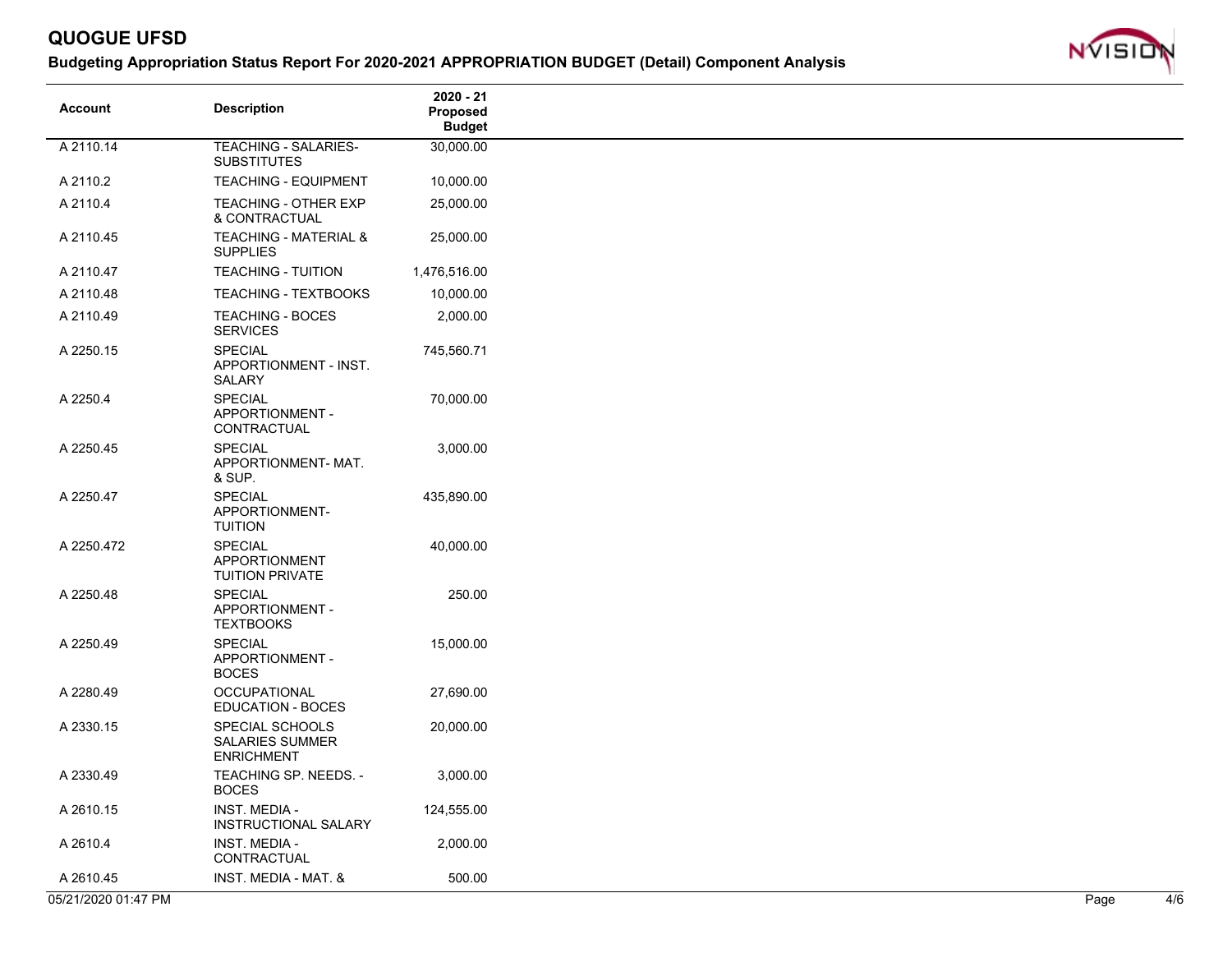

| <b>Account</b> | <b>Description</b>                                                   | $2020 - 21$<br>Proposed<br><b>Budget</b> |
|----------------|----------------------------------------------------------------------|------------------------------------------|
|                | SUP.                                                                 |                                          |
| A 2610.46      | INST. MEDIA - STATE<br>AIDED AV LOAN PROG.                           | 4,500.00                                 |
| A 2610.49      | INSTR. MEDIA - BOCES                                                 | 2,600.00                                 |
| A 2630.15      | <b>COMPUTER ASSIST ED -</b><br><b>INSTR SALARIES</b>                 | 135,545.00                               |
| A 2630.2       | <b>COMPUTER ASSIST ED -</b><br><b>EQUIPMENT</b>                      | 50,000.00                                |
| A 2630.4       | <b>COMPUTER ASSIST ED -</b><br>CONTRACTUAL                           | 40,000.00                                |
| A 2630.45      | <b>COMPUTER ASSIST ED -</b><br><b>SUPPLIES &amp; MATERIAL</b>        | 15,000.00                                |
| A 2630.49      | <b>COMPUTER ASSIST ED -</b><br><b>CONTR &amp; OTHER</b>              | 80,000.00                                |
| A 2810.4       | <b>GUIDANCE COUNSELOR</b>                                            | 30,000.00                                |
| A 2815.16      | HEALTH SRV - NON-<br><b>INSTRUCTIONAL</b><br><b>SALARIES</b>         | 89,001.00                                |
| A 2815.165     | <b>HEALTH SRV - NON-</b><br><b>INSTRUCTIONAL</b><br>SUBSTITUTE NURSE | 7,000.00                                 |
| A 2815.4       | <b>HEALTH SRV - OTHER</b><br><b>EXP &amp; CONTRACTUAL</b>            | 3,000.00                                 |
| A 2815.45      | <b>HEALTH SRV -</b><br><b>MATERIALS &amp; SUPPLIES</b>               | 3,000.00                                 |
| A 2815.49      | <b>HEALTH SERVICES</b><br><b>BOCES</b>                               | 1,000.00                                 |
| A 2820.15      | <b>INSTRUCTIONAL</b><br><b>SALARIES</b>                              | 87,015.00                                |
| A 2820.45      | <b>MATERIALS &amp; SUPPLIES</b>                                      | 3,000.00                                 |
| $\mathbf{2}$   | ADMIN & IMPROVEMENT ***                                              | 5,459,202.00                             |
| A 5510.15      | <b>DIST TRANS -</b><br><b>SUPERVISOR</b>                             | 11,811.10                                |
| A 5540.4       | <b>DIST TRANS -</b><br>CONTRACTUAL                                   | 260,000.00                               |
| A 5540.41      | <b>DIST TRAN-</b><br>CONTRACTUAL FIELD<br><b>TRIPS</b>               | 40,000.00                                |
| 5              | <b>TRANSPORTATION</b><br>$***$                                       | 311,811.10                               |
| A 7310.16      | AFTER CARE NON                                                       | 15,000.00                                |